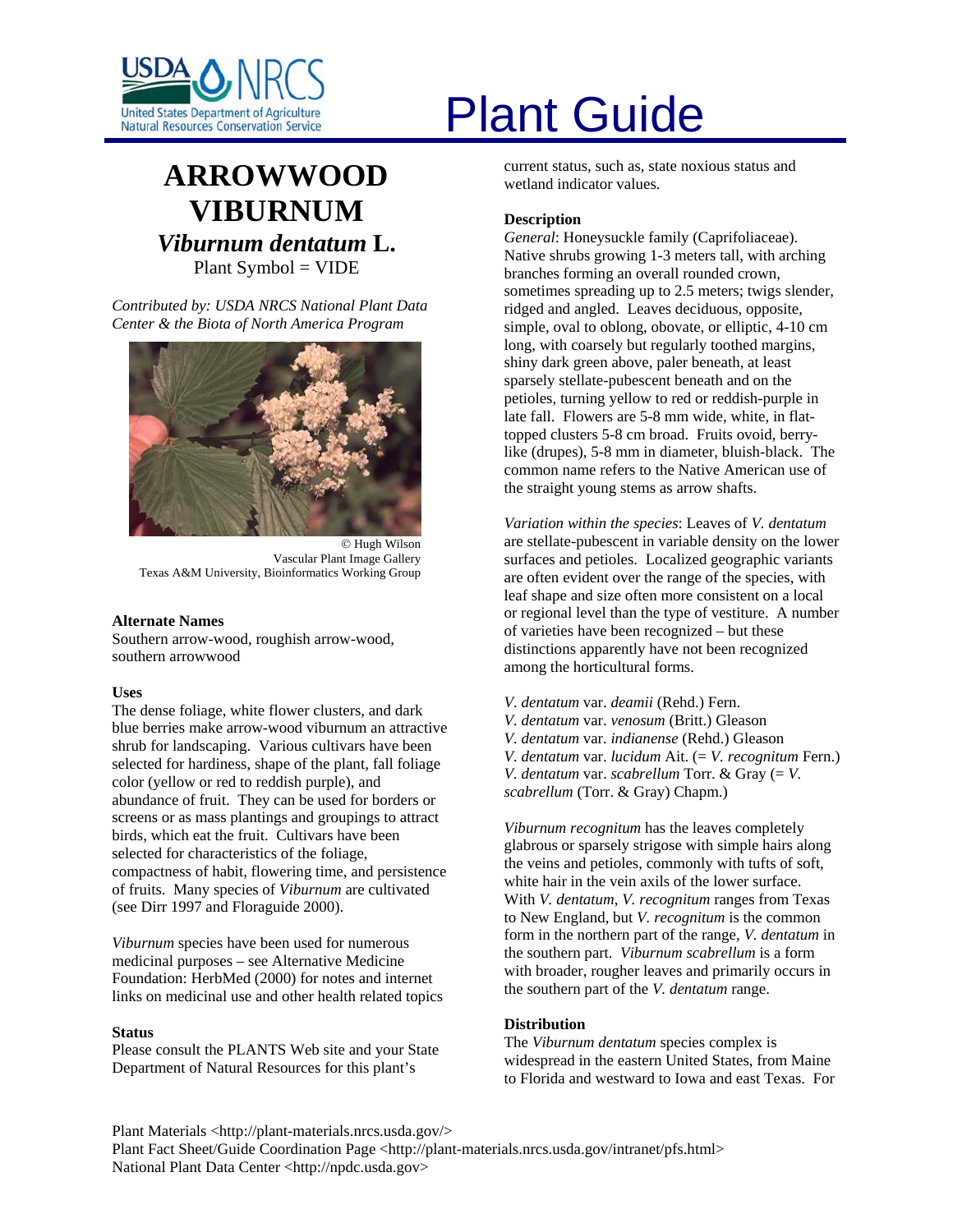current distribution, please consult the Plant Profile page for this species on the PLANTS Web site.

#### **Adaptation**

Open woods and margins, streambanks. Arrowwood viburnum prefers loamy, neutral to acid soil with ample moisture, but is adaptable to a range of conditions from dry to fairly wet soil. Plants are salttolerant in New England coastal areas. The can grow in generally drier conditions than *V. acerifolium*. They most commonly occur in partial shade but can be grown in full sun. Flowering May-June; fruiting August-November.

#### **Establishment**

Plants may begin to produce fruits by the third year. Fruits apparently are consistently formed every year. Like related species of *Viburnum*, the seeds of *V. dentatum* probably have a cold requirement for breaking embryo dormancy. Vegetative reproduction is through short rhizomes and sprouts from the root crown.

#### **Management**

Plants of arrow-wood viburnum are propagated from cuttings or seed. They are easily transplanted and free from serious problems of disease or insect pests (with the caveat below). Occasional pruning is helpful in rejuvenation and shaping. Prune off basal suckers to restrict spreading if necessary.

*Viburnum leaf beetle*: The viburnum leaf beetle (*Pyrrhalta viburni*), native to Europe and Asia, was first encountered in North America in 1947, perhaps arriving earlier from Europe on nursery plants. It received little notice until 1978, when it caused severe defoliation of ornamental viburnums in Ontario and Quebec. It has now reached western New York and Maine and become a concern in urban landscapes and nurseries.

The adult and the larva "skeletonize" leaves by feeding on the leaves between the midrib and larger veins. Plants, which have been defoliated for 2-3 consecutive years, may be killed. The preferred host is *Viburnum opulus* and its selections; lesser damage is caused to *V. lantana* and *V. rafinesquianum*, *V. dentatum*, *V. acerifolium*, and *V. lentago*. Other species, particularly *V. rhytidophyllum* and *V. carlesii*, are relatively unaffected.

The entire life cycle of the viburnum leaf beetle takes about 8-10 weeks. Larvae hatch in early May and feed on the viburnum leaves throughout the larval period, which lasts 4-5 weeks. The larvae pupate in the soil. The adults (4.5-6.5 mm long, brown) appear by mid-July and continue eating the leaves, then mate and lay over-wintering eggs on the twigs. Egg-laying holes are in a straight line on the underside of the current season's growth.

Chemical control of the viburnum leaf beetle is best applied to young larvae, because adults will fly away or drop to the ground if disturbed. If over-wintering egg sites are found, affected wood should be pruned and destroyed before the eggs hatch. Examine upper and lower leaf surfaces for feeding larvae. Potential biological control mechanisms are being studied.

### **Cultivars, Improved and Selected Materials (and area of origin)**

These plant materials are somewhat available from commercial sources. Contact your local Natural Resources Conservation Service (formerly Soil Conservation Service) office for more information. Look in the phone book under "United States Government." The Natural Resources Conservation Service will be listed under the subheading "Department of Agriculture."

#### **References**

Alternative Medicine Foundation: HerbMed 2000. *Viburnum*. Web site. <www.amfoundation.org/herbs/Viburnum.htm>

Dirr, M.A. 1997. *Dirr's hardy trees and shrubs: An illustrated encyclopedia*. Timber Press, Portland, Oregon.

Donoghue, M. 1980. *Flowering times in Viburnum*. Arnoldia 40:2-22;

Donoghue, M. 1983. *A preliminary analysis of phylogenetic relationships in Viburnum (Caprifoliaceae s.l.)*. Syst. Bot. 8:45-58.

Egolf, D.R. 1962. *A cytological study of the genus Viburnum*. J. Arnold Arb. 43:132-172.

Floraguide 2000. *Las especies de Viburnum cultivadas en España*. Floraguide web site. <http://www.guiaverde.com/arboles/Viburnum.htm>

Friedlander, B.P., Jr. 1999. *Voracious viburnum leaf beetle munches into Ithaca area*. Cornell Chronicle. <http://www.news.cornell.edu/Chronicles/6.17.99/lea f\_beetle.html>

Hauser, E.J.P. 1965. *Characteristics and distribution of Viburnum (Caprifoliaceae) in Georgia*. Bull. Ga. Acad. Sci. 23:(11 pages).